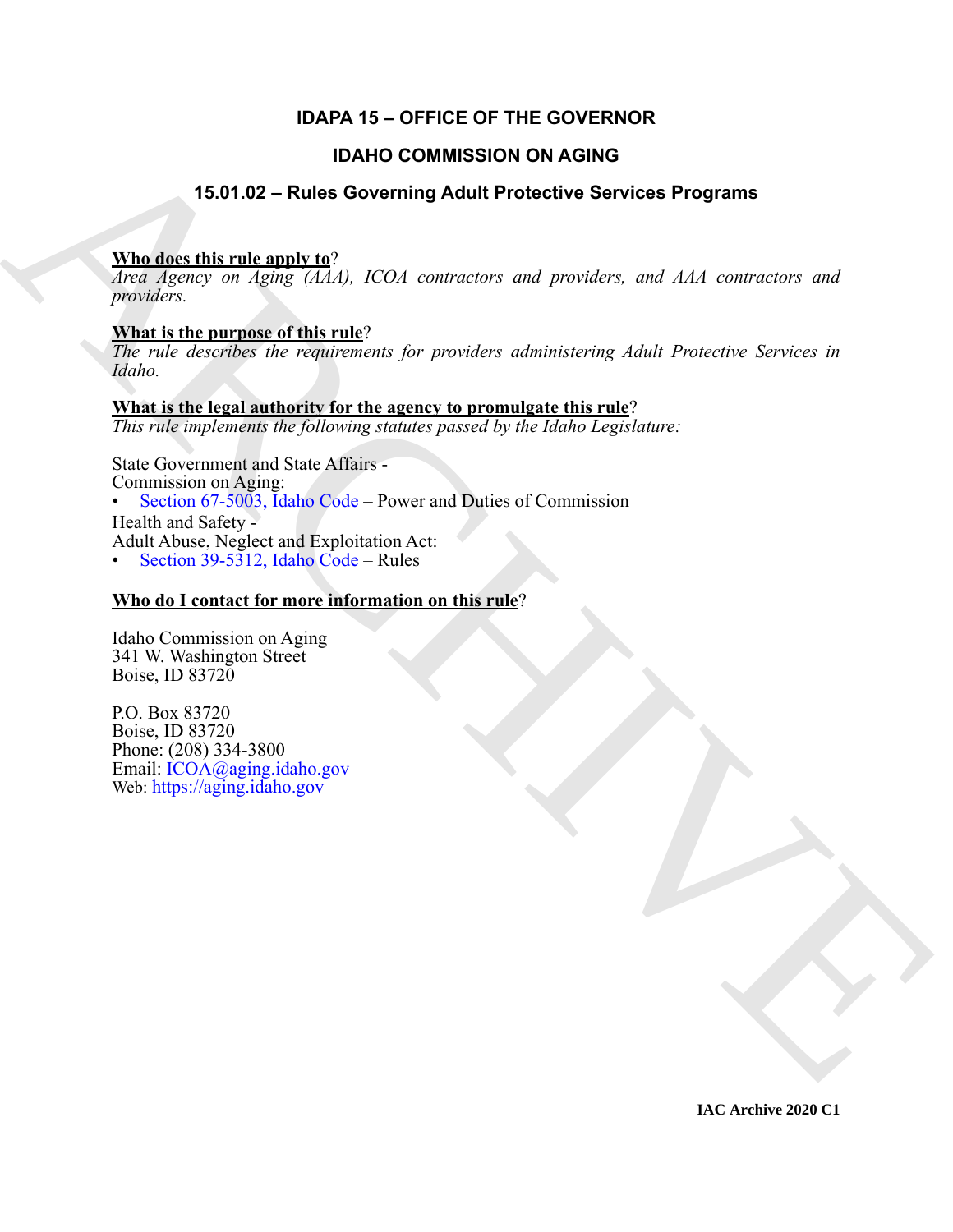# **Table of Contents**

# 15.01.02 - Rules Governing Adult Protective Services Programs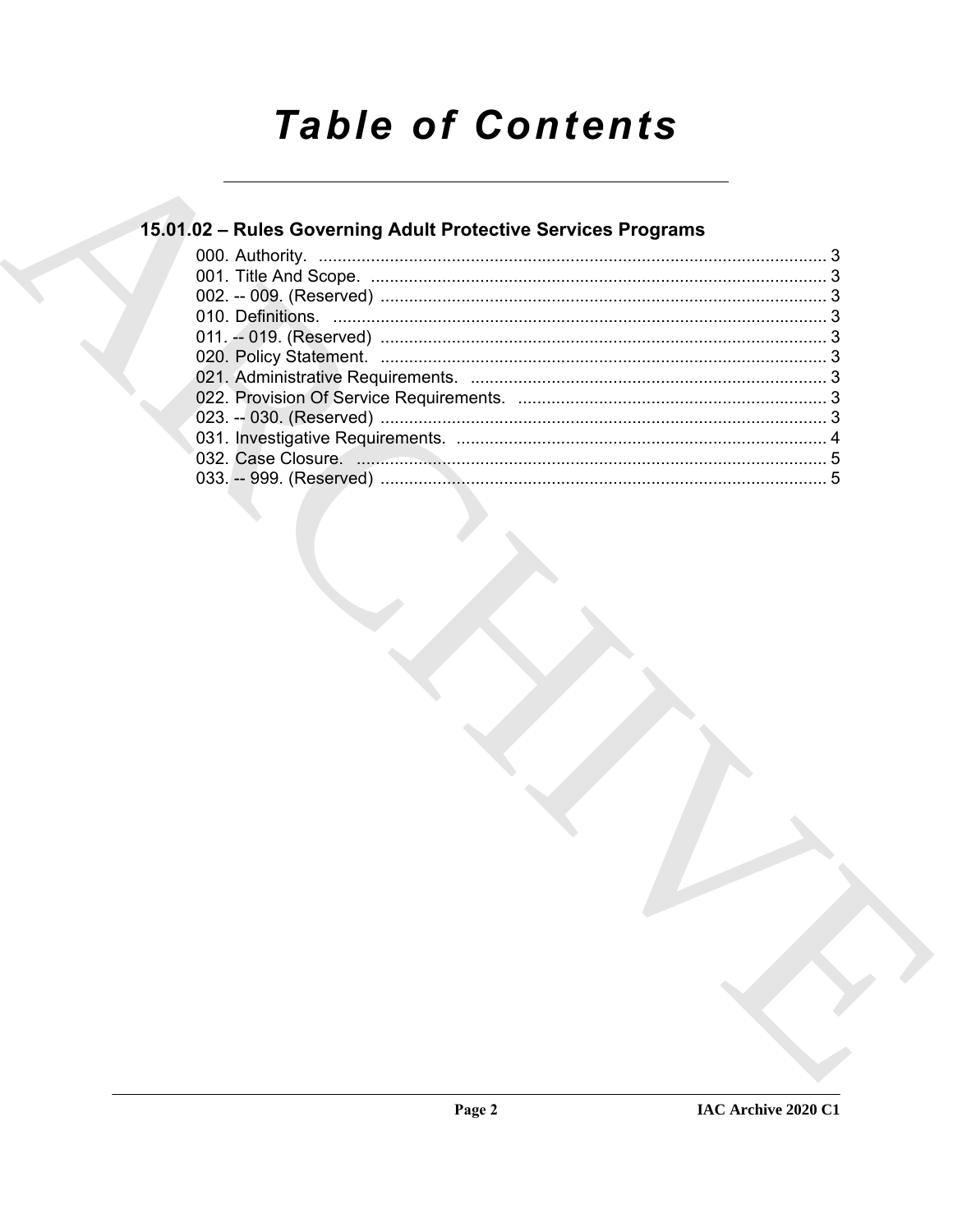#### <span id="page-2-11"></span>**15.01.02 – RULES GOVERNING ADULT PROTECTIVE SERVICES PROGRAMS**

#### <span id="page-2-1"></span><span id="page-2-0"></span>**000. AUTHORITY.**

Under authority of Sections 67-5003 and 39-5312, Idaho Code, the ICOA adopts the following rules. (7-1-98)

#### <span id="page-2-22"></span><span id="page-2-2"></span>**001. TITLE AND SCOPE.**

**01. Title**. These rules are titled IDAPA 15.01.02, "Rules Governing Adult Protective Services Programs." (3-20-20)

**02.** Scope. These rules relate to the authority and responsibilities of Providers to administer adult e services. (3-20-20) protective services.

#### <span id="page-2-3"></span>**002. -- 009. (RESERVED)**

#### <span id="page-2-13"></span><span id="page-2-4"></span>**010. DEFINITIONS.**

Any item not specifically defined below has the same meaning as those defined in Idaho Code or IDAPA 15.01.01, "15.01.01, "Rules Governing Senior Services and Older Americans Act Programs." (3-20-20)

<span id="page-2-14"></span>**01. Adult Protective Services (APS)**. Statutory protections safeguarding vulnerable adults through investigations of reports alleging abuse, neglect, self-neglect or exploitation, and arrangements for the provision of emergency or supportive services necessary to reduce or eliminate risk of harm. (7-1-98) emergency or supportive services necessary to reduce or eliminate risk of harm.

#### <span id="page-2-15"></span>**02. Legal Representative. A person with documented legal authority to act on behalf of another individual.** (3-20-20)

<span id="page-2-16"></span>**03. Protective Action Plan (PAP)**. An individual plan addressing the remedial, social, legal, medical, educational, mental health or other services available to reduce or eliminate the risk of harm to a vulnerable adult.  $(3-20-20)$ 

<span id="page-2-12"></span>**04. Provider**. An Area Agency on Aging or a person or entity capable of providing APS under a formal contractual arrangement including duly authorized agents and employees. (3-20-20)

#### <span id="page-2-5"></span>**011. -- 019. (RESERVED)**

#### <span id="page-2-17"></span><span id="page-2-6"></span>**020. POLICY STATEMENT.**

Using collective vs. Sources of 500 min 39-5312, looks Cock, the KOA subpretise interesting radio. (7-1-3%)<br>
(0). THE AND SCOPE.<br>
(1). Note These are sends that Branch is a subsequently facilitate Protection (8-2023)<br>
mat The ICOA is charged by statute to provide APS services to ensure the vulnerable adult population in Idaho is protected from abuse, neglect, and exploitation. Protective services will be provided that are the least restrictive to personal freedom and ensure the maximum independence of individuals served. In protecting the vulnerable adult population, APS is also intended to provide assistance to care giving families experiencing difficulties in maintaining functionally impaired relatives in the household. (7-1-98)

#### <span id="page-2-10"></span><span id="page-2-7"></span>**021. ADMINISTRATIVE REQUIREMENTS.**

In accordance with Section 67-5011, Idaho Code, the ICOA will administer APS through contracts with Area Agencies on Aging. (3-20-20) Agencies on Aging.

#### <span id="page-2-18"></span><span id="page-2-8"></span>**022. PROVISION OF SERVICE REQUIREMENTS.**

In accordance with Section 67-5011, Idaho Code, each Provider assumes all responsibilities cited in Title 39, Chapter  $53,$  Idaho Code. (7-1-98)

<span id="page-2-21"></span>**01. Direct Provision of Service**. Area Agencies on Aging will administer APS as a direct service or may subcontract the service to another Provider at the sole discretion of the Administrator. (3-20-20)

<span id="page-2-19"></span>**02. Contracts**. Each Provider must administer APS pursuant to contracts delineating the duties and obligations of each APS program. (3-20-20)

<span id="page-2-20"></span>**03. Court Visitors**. APS staff shall not serve as a court appointed visitor in a guardianship or conservatorship proceeding involving a proposed ward who is or has been the alleged victim in an APS investigation.  $(3-20-20)$ 

#### <span id="page-2-9"></span>**023. -- 030. (RESERVED)**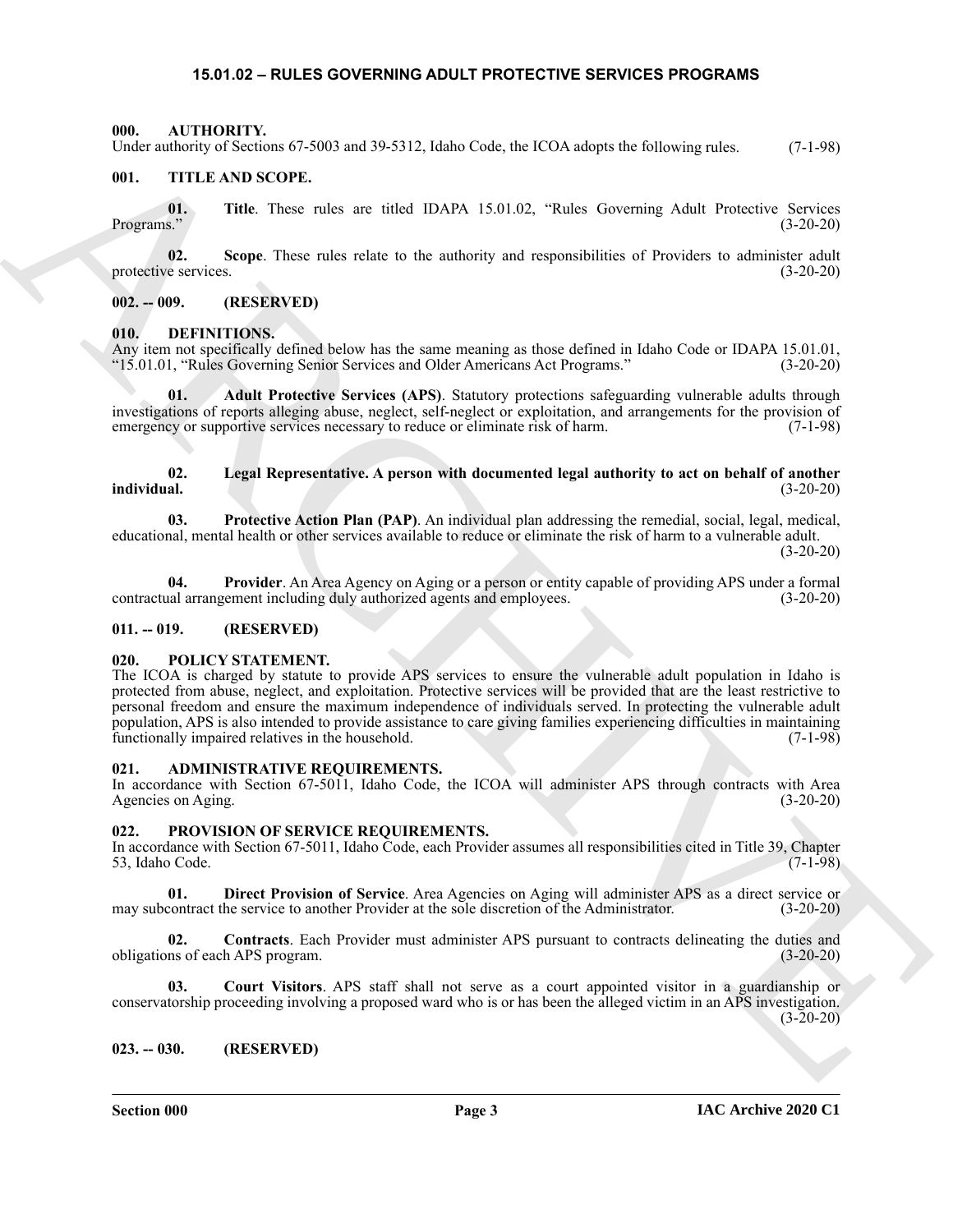#### <span id="page-3-1"></span><span id="page-3-0"></span>**031. INVESTIGATIVE REQUIREMENTS.**

<span id="page-3-7"></span>**01. Review of Allegations**. Upon receipt of a report of abuse, neglect, or exploitation the Provider shall conduct a review of the allegations of such report to determine whether: (3-20-20)

**a.** The report was required to be made to ICOA or its contractors pursuant to Section 39-5303, Idaho (3-30-01) Code; (3-30-01)

**b.** An emergency exists; and (3-30-01)

**c.** In cases involving resident-to-resident contact reported pursuant to Section 39-5303(A), Idaho Code, determine whether the case involves the sexual abuse, death, or serious physical injury jeopardizing the life, health, or safety of a vulnerable adult, or involves repeated physical or verbal altercations between residents, not resulting in observable physical or mental injury, but constituting an ongoing pattern of resident behavior that a facility's staff is unable to remedy through reasonable efforts. (4-6-05)

<span id="page-3-5"></span>**02. Need for Investigation**. If, based on its review, the Provider determines that a report involves a nursing facility defined in Section 39-1301(b), Idaho Code, and was required to be made to the Department pursuant to Section 39-5303, Idaho Code, the Provider shall immediately refer the report to the Department. If, based on its review, the Provider determines that a report involving resident-to-resident contact was exempted from reporting by Section 39-5303A, Idaho Code, no further investigation need be conducted on such report. The Provider shall investigate all other reports. (3-20-20) investigate all other reports.

<span id="page-3-8"></span>**03. Vulnerability Determination**. Upon investigating a report, the Provider shall determine whether an alleged victim is vulnerable as defined in Section 39-5302, Idaho Code. If the alleged victim is determined to be vulnerable as defined in Section 39-5302, Idaho Code, the Provider shall continue the investigation. If the alleged victim is not vulnerable as defined in Section 39-5302, Idaho Code, the case shall be closed; however, the Provider may refer the complaint to Information and Assistance, Case Management, the Ombudsman, law enforcement or other appropriate entity for investigation and resolution. (3-20-20)

<span id="page-3-2"></span>Assessment of Alleged Victim. An alleged victim's vulnerability and associated risk factors shall be determined through the ICOA-approved standardized assessment forms. Initial interviews and assessments of an alleged victim shall be conducted by the Provider. (3-20-20)

<span id="page-3-4"></span>**05. Investigative Determinations**. The Provider shall make one (1) of two (2) investigative determinations upon completion of an APS investigation: (3-20-20)

For Contraction on Aging 211 **Electric Secreting Adult Protective Services Programs**<br>
ARCHIVES INTERVENTION TRANSPORT CONTRACT CONTRACT CONTRACT CONTRACT CONTRACT CONTRACT CONTRACT CONTRACT CONTRACT CONTRACT CONTRACT CONT **a.** Substantiated. A report of abuse, neglect, or exploitation of a vulnerable adult by another individual is deemed substantiated when, based upon limited investigation and review, the Provider perceives the report to be credible. A substantiated report shall be referred immediately to law enforcement for further investigation and action. Additionally, the name of the individual against whom a substantiated report was filed shall be forwarded to the Department pursuant to Sections 39-5304(5) and 39-5308(2), Idaho Code, for further investigation. In substantiated cases of self-neglect, the Provider shall initiate appropriate referrals for supportive services with the consent of the vulnerable adult or his legal representative.

**b.** Unsubstantiated. The Provider shall close the case if a report of abuse, neglect, or exploitation is not substantiated. If a report is unsubstantiated, but the Provider determines that the vulnerable adult has unmet service needs, the Provider shall initiate appropriate referrals for supportive services with consent of the vulnerable adult or their legal representative. (3-20-20)

<span id="page-3-6"></span>**06. Protective Action Plan**. Upon substantiating a report of abuse, neglect, or exploitation of a vulnerable adult, the Provider shall develop and implement a Protective Action Plan. (3-20-20)

<span id="page-3-3"></span>**07. Caretaker Neglect**. In investigating a report of caretaker neglect, the Provider shall take into account any deterioration of the mental or physical health of the caregiver resulting from the pressures associated with care giving responsibilities that may have contributed to the neglect of the vulnerable adult. In such cases, the Provider shall make every effort to assist the primary caregiver in accessing program services necessary to reduce the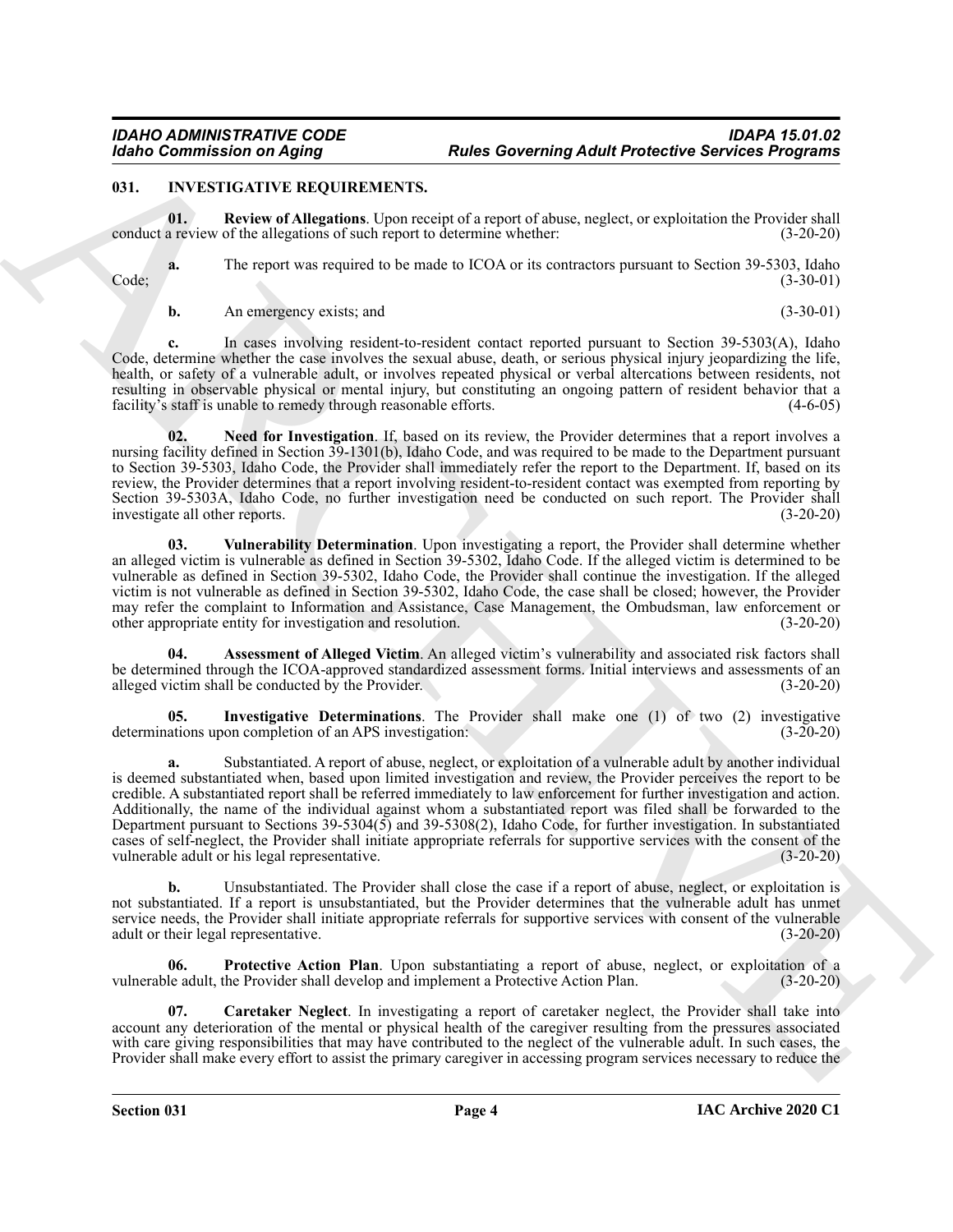#### *IDAHO ADMINISTRATIVE CODE IDAPA 15.01.02 Idaho Commission on Aging Rules Governing Adult Protective Services Programs*

<span id="page-4-5"></span>risk to the vulnerable adult. In APS cases, in which family members are experiencing difficulties in providing twentyfour (24) hour care for a functionally impaired relative, the Provider shall make appropriate referrals to available community services to provide needed assistance. (3-20-20)

Motion Continues on Agoing<br>
The Lie of the Society of the Rocker Garden Continues and Proposition is a proposition of the Continues and Continues and Continues are the Continues of the Continues and Continues of the Conti **08. Adult Protective Services and Ombudsman Coordination**. Providers shall ensure that APS and the Ombudsman program maintain a written agreement establishing local cooperative protocols in the investigation<br>(3-20-20) of complaints.

<span id="page-4-6"></span>**09. Confidentiality**. All records relating to a vulnerable adult and held by a Provider are confidential and shall only be divulged as permitted pursuant to Sections 39-5307, 39-5304(5), and 39-5308, Idaho Code.

(3-20-20)

### <span id="page-4-0"></span>**032. CASE CLOSURE.**

<span id="page-4-3"></span><span id="page-4-2"></span>**01. Case Closure**. The Provider shall close a case under the following circumstances: (3-20-20)

**a.** The Provider shall close a substantiated case upon a determination that an initiated PAP or law enforcement involvement has successfully reduced the risk to the vulnerable adult. (3-20-20)

**b.** The Provider may close a substantiated case when the vulnerable adult refuses to consent to receive services, or upon a determination that the Provider has implemented all measures available to reduce risk but has been unable to reduce risk. (3-20-20) been unable to reduce risk.

**c.** A case will be closed if the Provider determines that an allegation has been made in bad faith or for a malicious purpose. (3-20-20)

<span id="page-4-4"></span>**02.** Suspense File. Closed cases will be maintained in a suspense file until formal action is completed inforcement and/or the courts in the following instances: (7-1-98) by law enforcement and/or the courts in the following instances:

**a.** Cases referred by the Provider to law enforcement for criminal investigation and prosecution as determined necessary by the law enforcement agency. (3-20-20) (3-20-20)

**b.** Cases referred by the Provider for guardianship/conservatorship proceedings. (3-20-20)

#### <span id="page-4-1"></span>**033. -- 999. (RESERVED)**